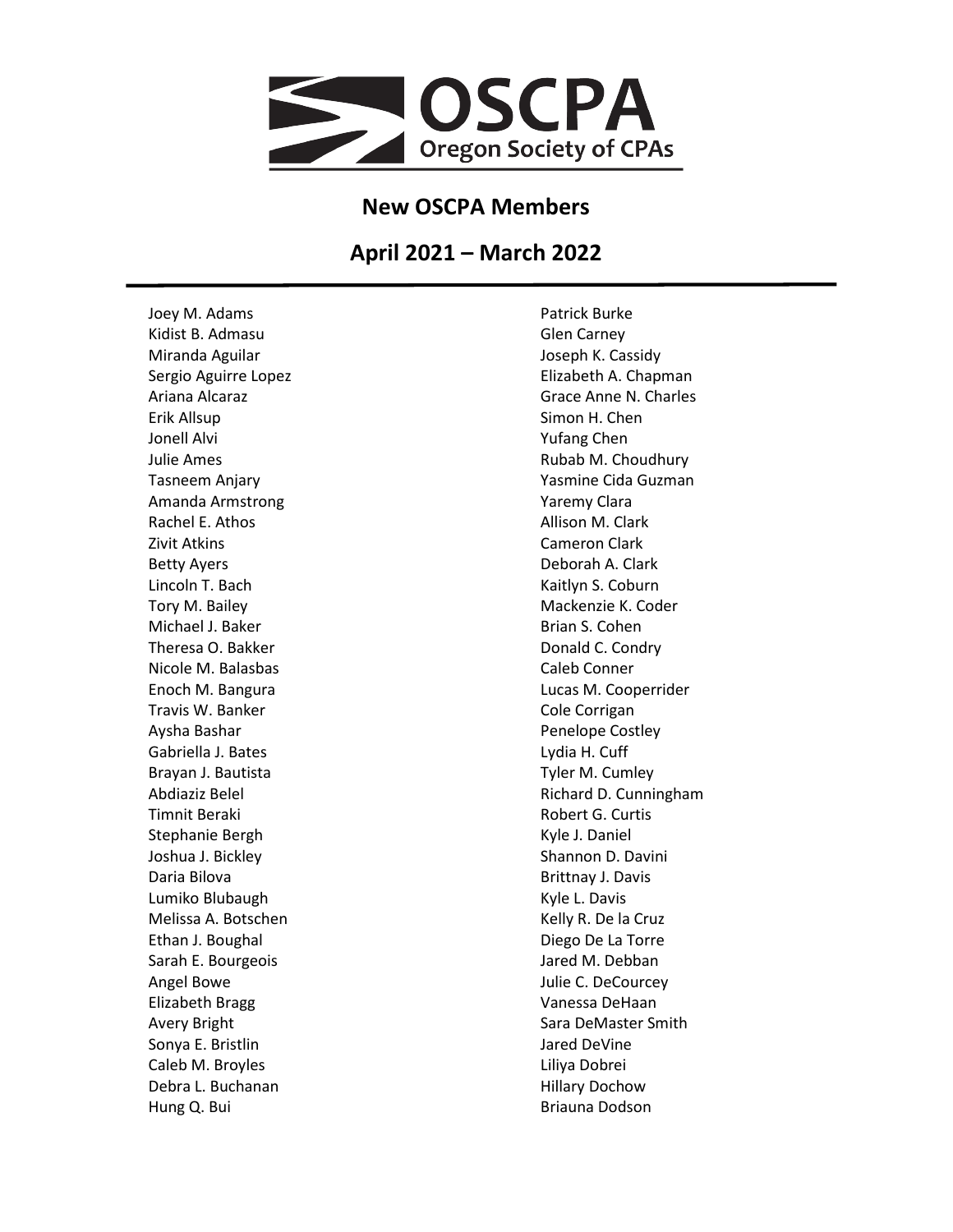

Kyle C. Donohue Chelsea Dore Delaney J. Dougherty Douglas B. Douthit Caleb L. Dozier Jasmine Dreier Sage H. Dunaway Breanne Eagles Emily Earnshaw Michelle Edwards Mindi M. Eleazer Lucas F. Ellis Jodi Else Connor Estes Wuying Fang Michelle A. Ferguson Taylor M. Ferre Nathan Fishlyn Savannah Fitzgerald Kelli A. Fitzpatrick Michael J. Fluharty Florin Foghis Terrance S. Foster Christopher J. Friedman Savannah M. Fritts Michelle Galicia -Campos Ethel M. Gallares Erin B. Galyean Cooper Gambee Estevan Garcia Xiaofang Gard Diane Garrett Martha E. Gehrig Alexandra M. Gibson Olivia M. Gibson Jasmine Gilbert Olga Gira Eric Goldberg Mary Y. Goldberg Leah Golden Mackenzie C. Goodrich Charly R. Green Hannah M. Green Shelby R. Green

Steven D. Griswold Anna Grodnicki Brooke Groom Arin Guillory Brian Gustafson Eduardo Gutierrez Kristen M. Guzman Carena Hadi Emma Hall Lindsay Hallberg Badran H. Hamood Jaime N. Hanford Danielle R. Hansen Trenton T. Hardin Desiree Harry Sajida Hasso Cass Hausserman Roberto D. Hernandez Veronica D. Herrera Gretchen Hett Cindy Hilchey Xiaodong Hoffman Josh Holcomb Kristy M. Holy Samantha D. Houston Stephen Hubbard Robert J. Hutton Steven K. Jamison Sarah E. Jenkins Wen Y. Jiang Jeffrey Johnson Kevin Johnson Tarn Johnson Allannah Jones Tracie L. Kane William Kemper Melissa Kendall Louis M. Kitchens Christine A. Knutson Keith C. Kolke Joseph C. Kreitzberg Ashleigh J. Lambert David R. Larson James J. Leahu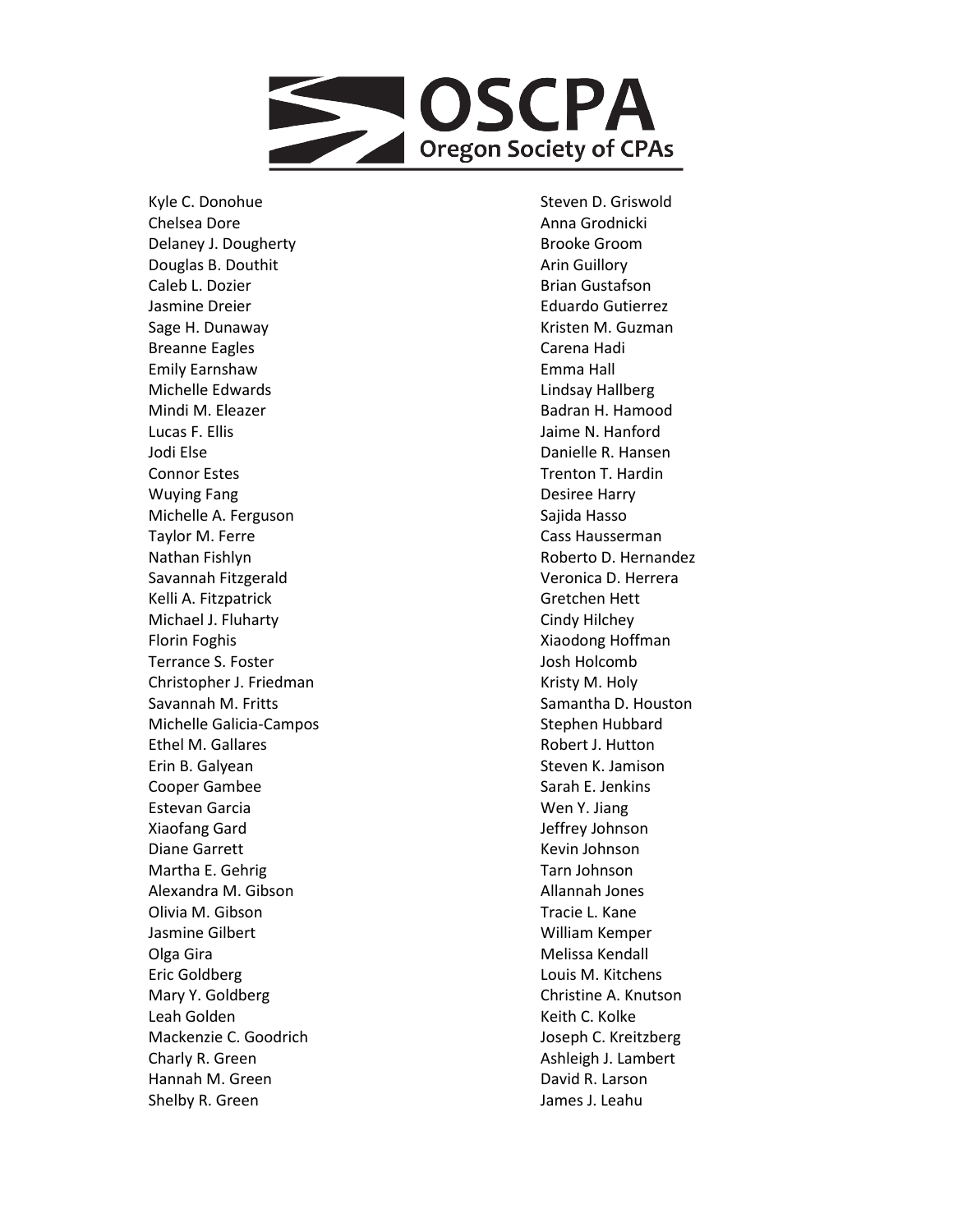

Ju Hyun J. Lee Sung M. Lee Judd Lewis Siobhan Lewis Justice A. Liberty David Lindsay Min Liu Kira Lombardozzi Brooke Lomica Lesley Lonergan Jinghui Lou Madeline Y. Louie Phuong V. Loveall Elise N. Luke Elizabeth L. Makela Emily K. Maldonado Akshita Malhotra William D. Mancuso Sasha L. Marcott Suzanne Markoya Akira Masaoka Helen Maury -Driftmier Diana Maxim Cassidy N. McCormic John R. McCulley Shaelline N. McCulloch Stephen L. McCutcheon Jonathan R. McGuir e Eric P. McInnis Elaine M. McMillan Brandie McNamee Hillary Mead Jared Mehaffey Staci L. Metzger Andrew J. Meyers JD Michlanski Veronica M. Miller Justin J. Misner Shellsea L. Moala Michael J. Moberg Sarah K. Moll Orell J. Moreno Lyndsi Morlok Kayla G. Moss

Kody Moss Joan Murphy Walker Murray Katelyn Nadeau Misako Nakama Shane Newton Merina Ng Lam Jane Noh Emily A. Nowlin Jordan A. Ohl Esther C. Okenye Ruth O. Okenye Kim Olson Alannha Onevathana Mary K. Oswald Claire Pahlmeyer Jason M. Park Betty Pasewe Dan Pedersen Paul Pedlar Amy L. Percell John B. Perkins Kelsey M. Pfleiger Jennie Pham Loan H. Phan Hailey Phelan Slater D. Plant Anna G. Polyakov Olga Pospisil Valerie C. Price Barry W. Purnell Jr. Ashley Railton Andres Ramirez Eli Ray Sierra Rice Shamus Richilano Victoria E. Ridge Cory J. Robbins Randall L. Roberts Blake E. Robison Elexus N. Roth Dr Kathy M. Rupley Evan Sakamoto Scott C. Salz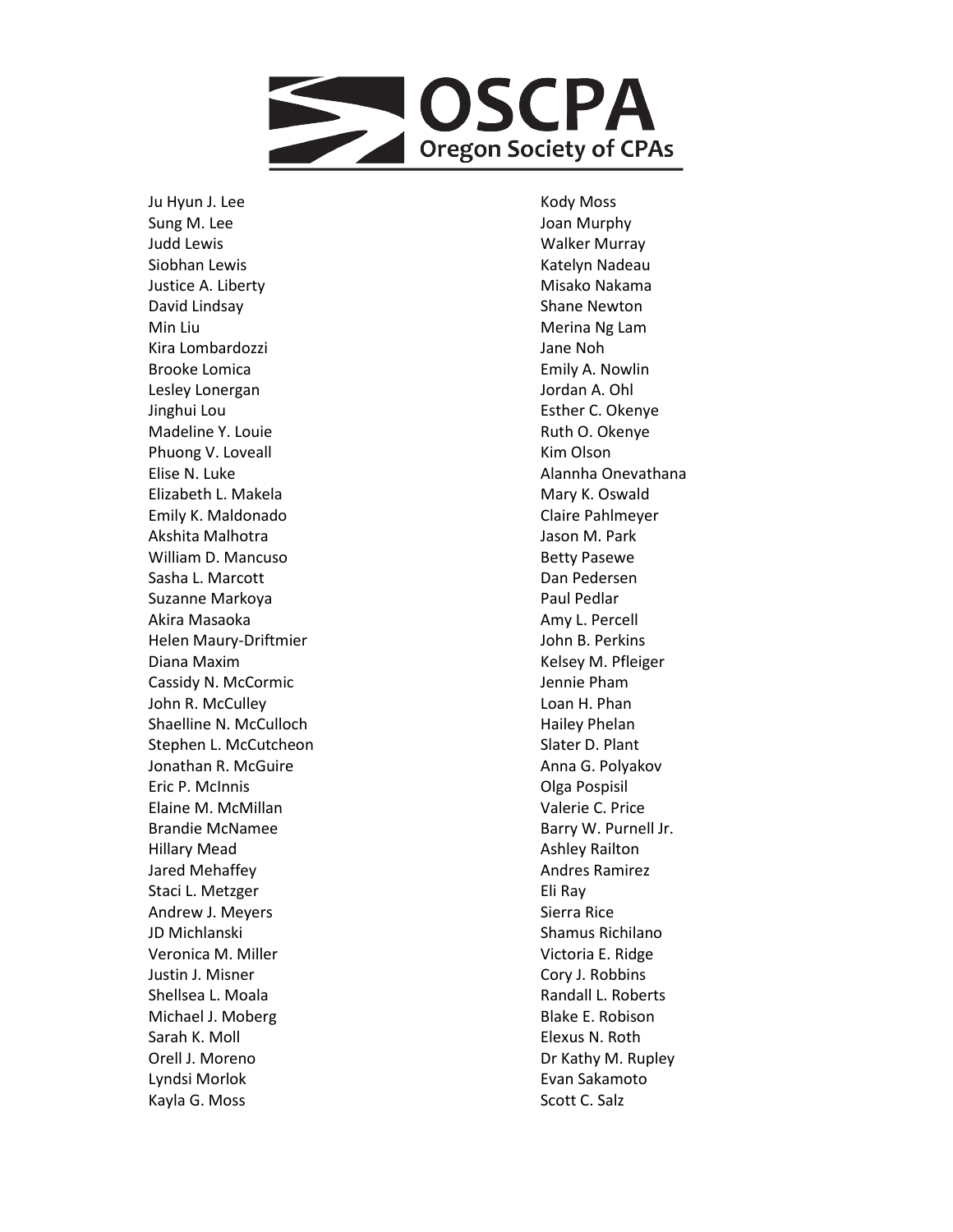

Robert A. Sampson Mubashshera S. Sawliwala Kate Schager Jeffrey R. Schmitt Amoreena Scott Jorge L. Serna Domnikee Shadrin Raj Shah Joan Sheldon Nicole P. Shine Jason Short Cindy Shurtz Theron S. Sikora Caprisce M. Sisson Nathan A. Skarphol Moriah Skelton Alex H. Slater Faith Smith Jordan Specht Angela Spieker Dylan Spisla Michael R. Stanley Cheyenne Stateler Yelena Statsenko Sarah E. Stone Ashley T. Strain Cameron Strauss Michelle A. Stupfel Jason H. Swain Oscar Tellez Kathleen M. Thompson Kade Toledo Diana M. Tovar -Ches William True Tracy Tunnell Harley Turner Keith Turner Xue Umpleby Lawrence Unkeowannulack Justin Vanaken Shawna Vanaken Maria Vasquez Thi L. Vo Jeff Voreis

Jinna Vorhees Amy E. Wagar Tamara L. Ward Michael B. Watson Shan Wen Charlene C. Wesler Marylee Westhaver Jeffrey Whalen Lauren N. Whalen Daniel Whitmore Sarah R. Williams Eric D. Wilson Natalie J. Wilson Allena K. Wong Justin L. Worthy Jackson R. Wright Pengda Wu Megan Xaybanha Wenling Xu David Ybarra Xiufang Yin Erica Zamborsky Jackie Zhong Kristopher K. Zito Agnes I. Zoltowski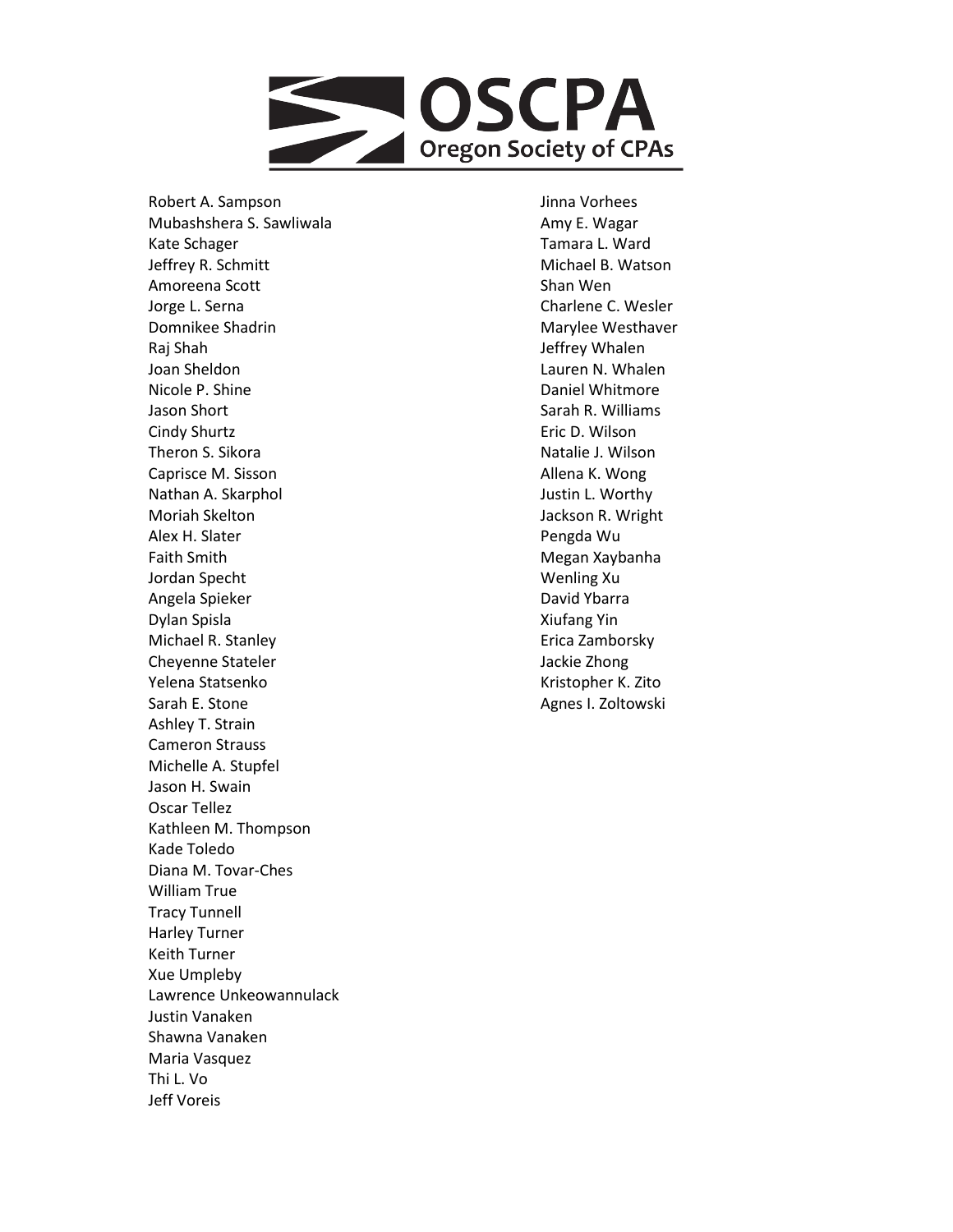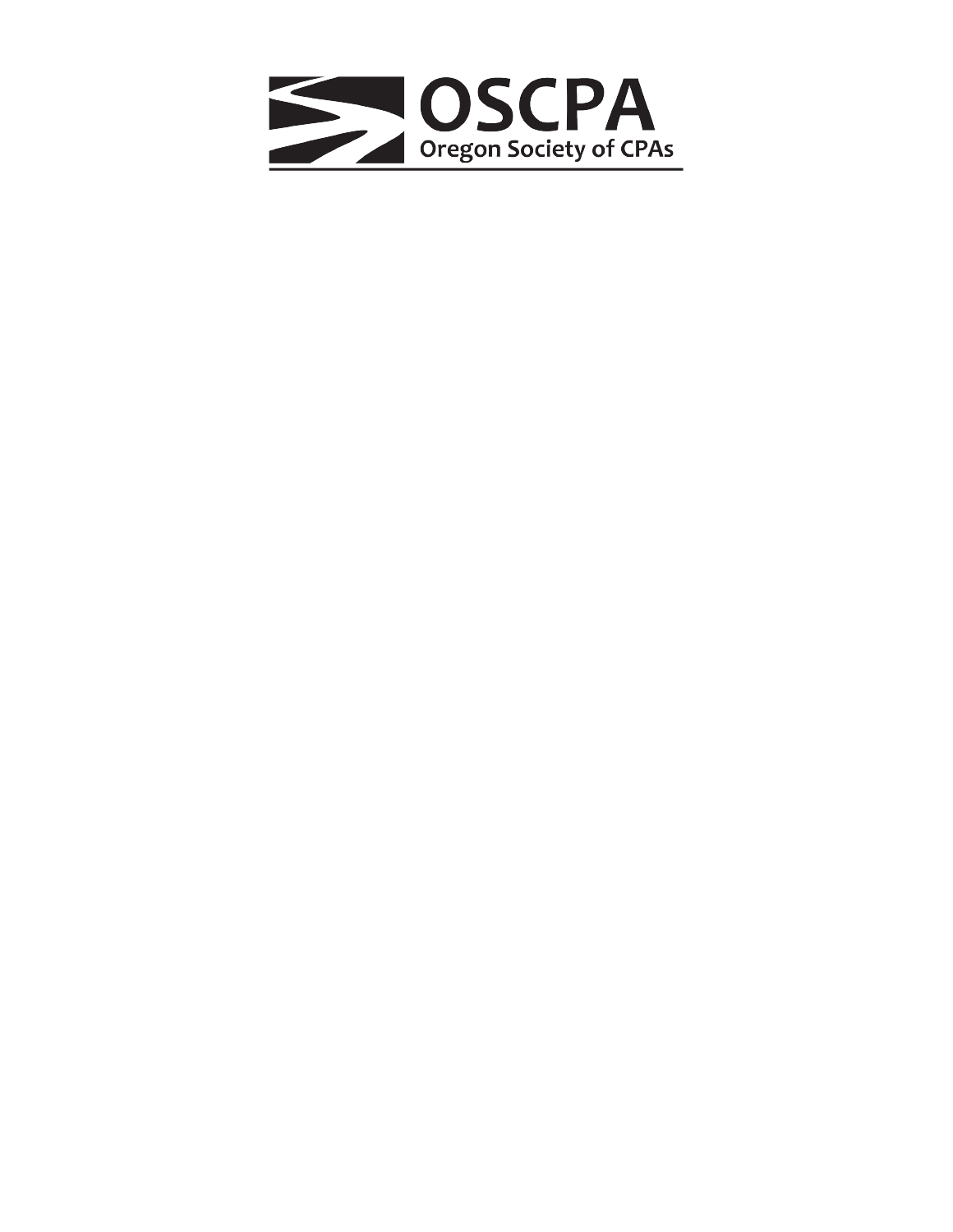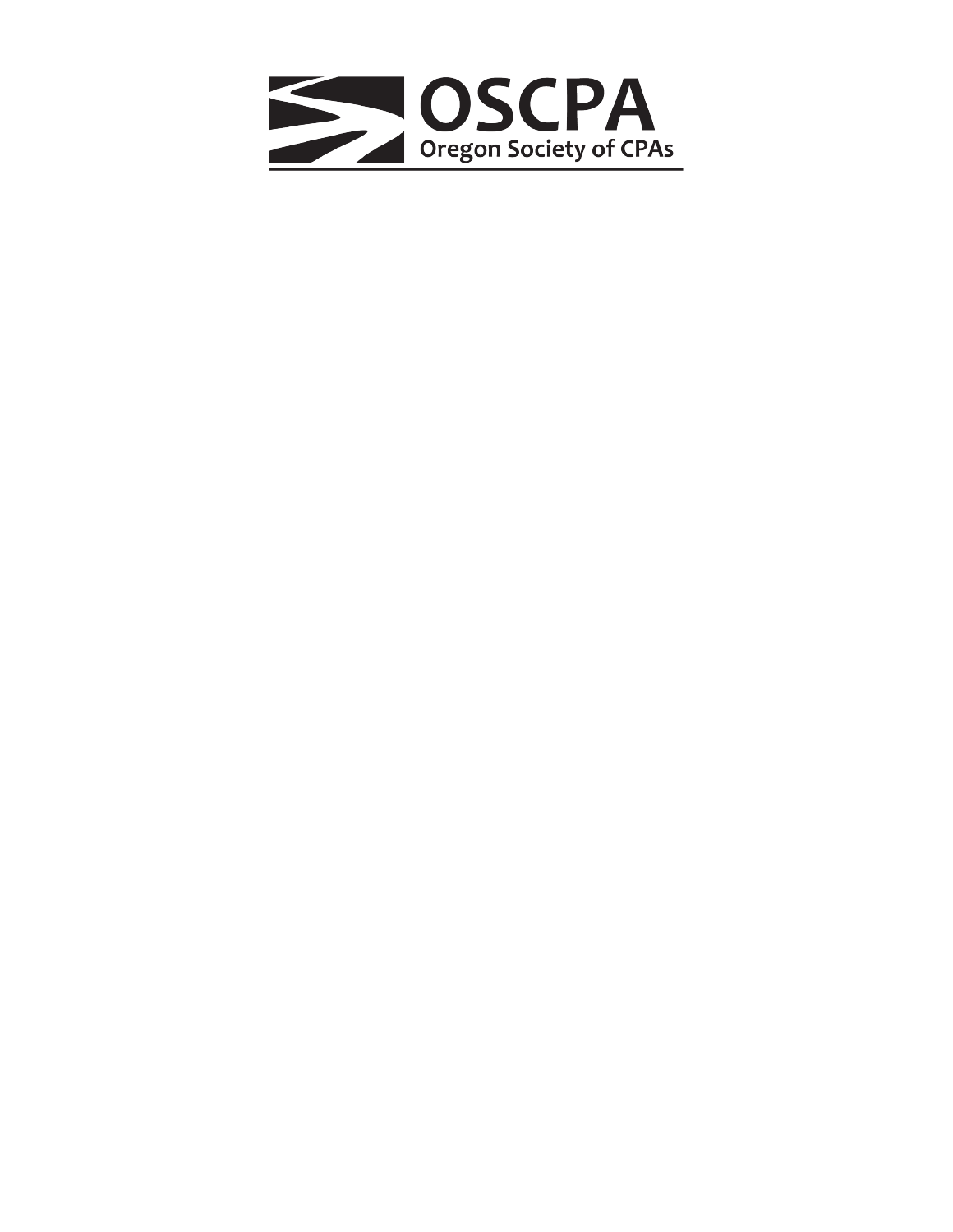